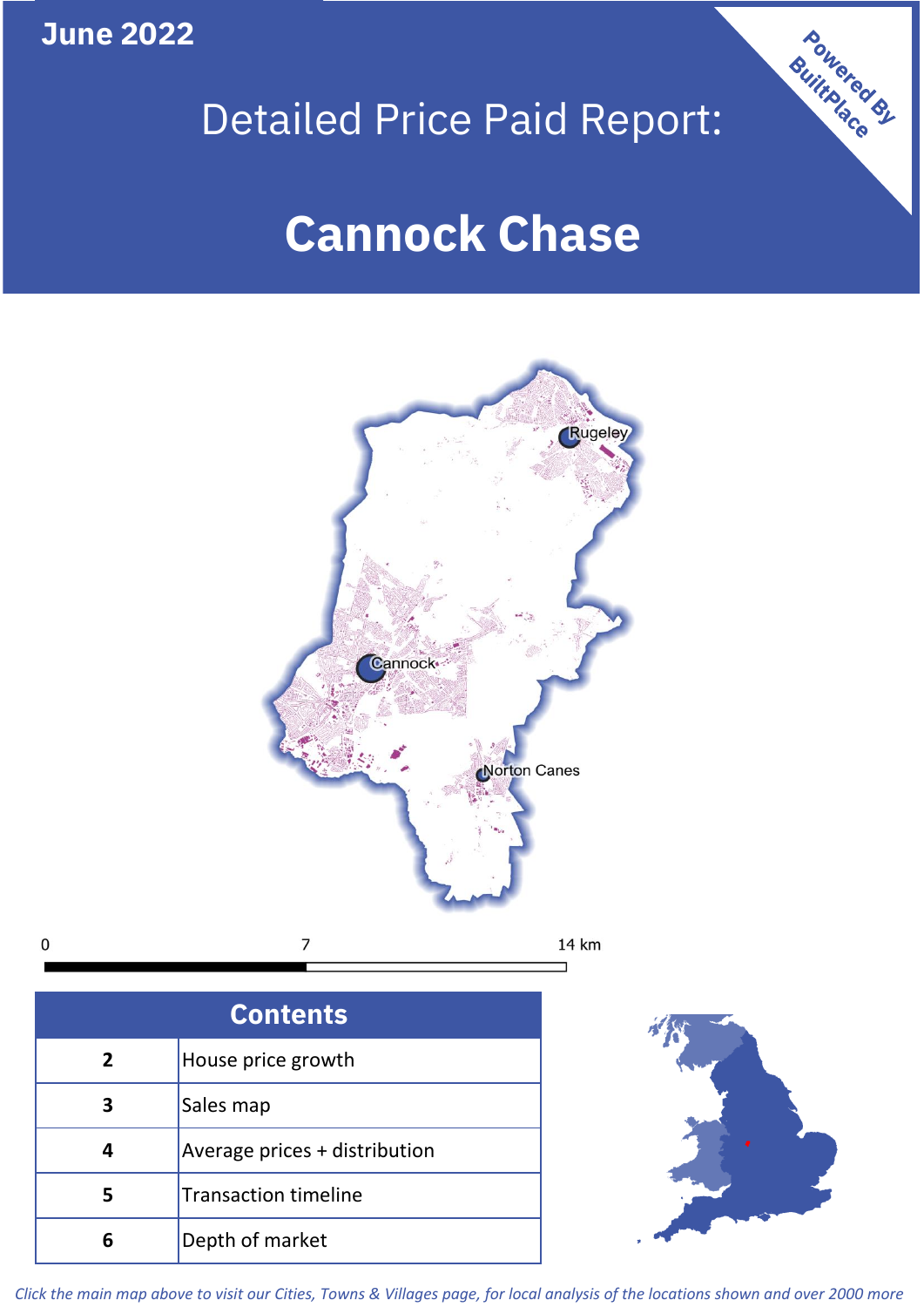## **Headline Data**

|                     | <b>Current level</b> | 3 month | <b>Annual</b> | 5 year  | 10 year |
|---------------------|----------------------|---------|---------------|---------|---------|
| <b>House prices</b> | £213,270             | 2.6%    | 12.1%         | 37.3%   | 69.1%   |
| <b>Transactions</b> | 1,566                | $-9.5%$ | 9.9%          | $-9.0%$ | 68.9%   |

# **House Price Growth (April 2022 data)**

#### *Annual Change in House Prices*



House prices in Cannock Chase grew by 12.1% in the 12 months to April 2022 (based on 3-month smoothed data). By comparison national house prices grew by 10.7% and prices in the West Midlands grew by 10.9% over the same period.

Cannock Chase house prices are now 46.0% above their previous peak in 2007, compared to +45.8% for the West Midlands and +52.9% across England.



#### *Year-To-Date Change in House Prices, December to April*

Local prices have grown by 3.7% in 2022 so far, compared to growth of 3.1% over the same period last year.

#### *Source: OS OpenData; UK House Price Index (Contains HM Land Registry data © Crown copyright)*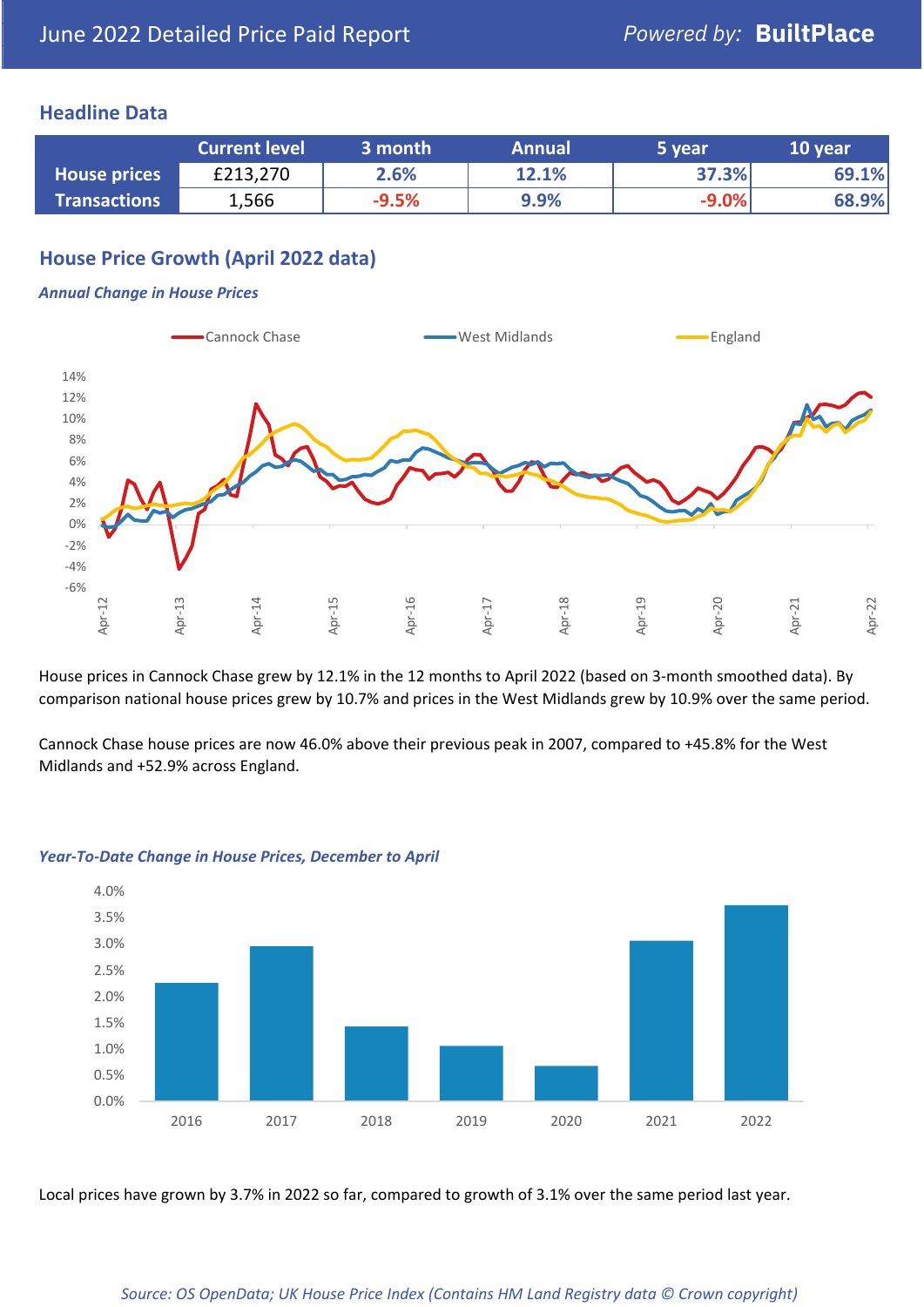# **House Price Map**

### *12 months to April 2022*



*Each point is one postcode, coloured by the average value relative to all sales in this local authority (price bands are LA-specific quintiles).*

# **Map Key**

| 1st quintile / lowest 20%  |
|----------------------------|
|                            |
|                            |
|                            |
| 5th quintile / highest 20% |
|                            |

## *Source: OS OpenData; UK House Price Index (Contains HM Land Registry data © Crown copyright)*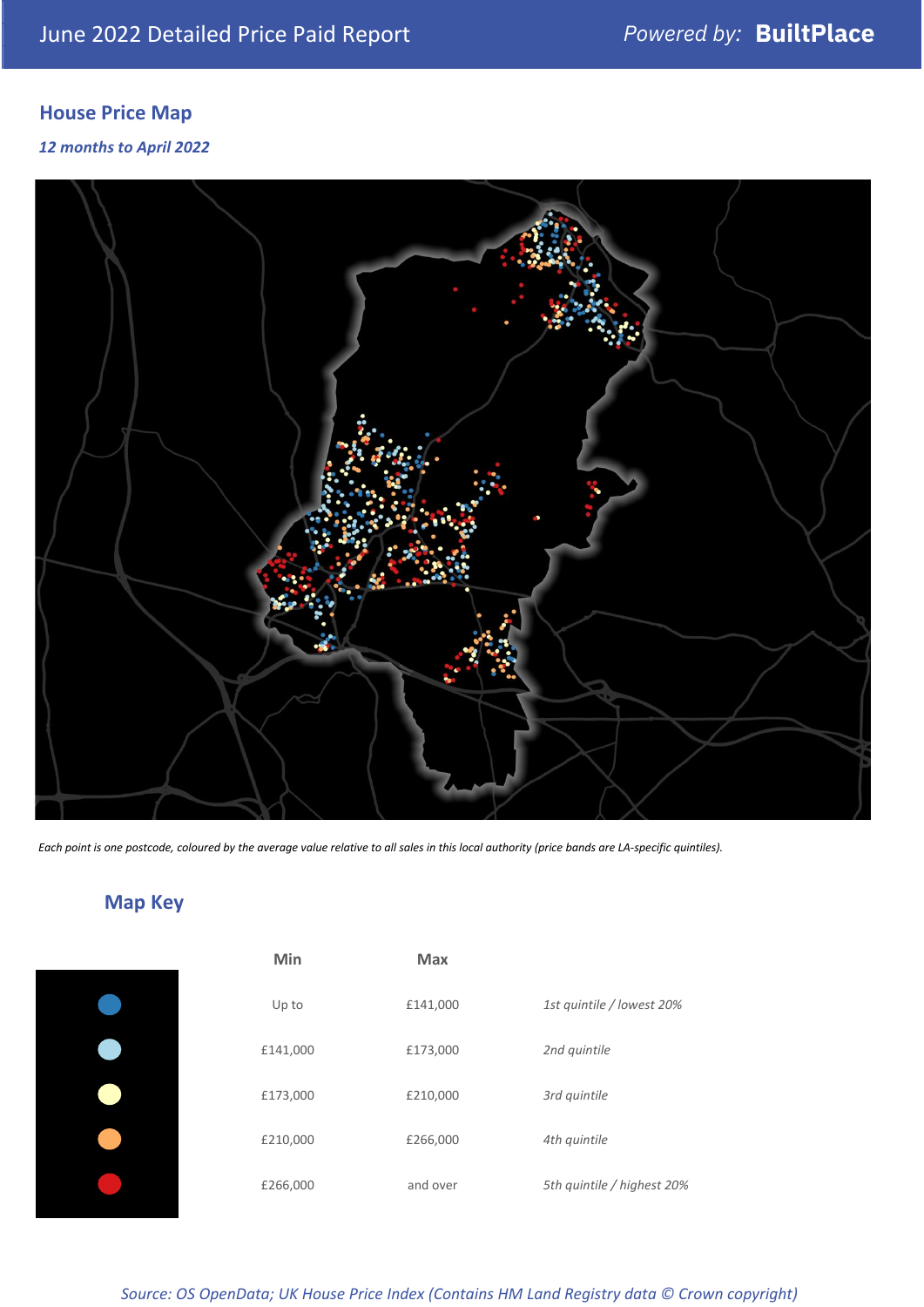# **Average House Price by Property Type**

### *12 months to April 2022*



|                 | <b>New</b>           | <b>Second hand</b> |  |  |
|-----------------|----------------------|--------------------|--|--|
| <b>Flat</b>     | No recorded<br>sales | £107,790           |  |  |
| <b>Terraced</b> | £226,153             | £164,126           |  |  |
| Semi-detached   | £228,242             | £184,550           |  |  |
| <b>Detached</b> | £305,341             | £302,486           |  |  |

## **House Price Distribution by Year**

*All properties, by price band and calendar year (2020 = year to date)*

|                    | 1997 | 2002 | 2007 | 2012 | 2017 | 2019 | 2020 |
|--------------------|------|------|------|------|------|------|------|
| <b>Under £100k</b> | 96%  | 69%  | 15%  | 27%  | 13%  | 5%   | 4%   |
| £100-200k          | 4%   | 29%  | 69%  | 61%  | 59%  | 52%  | 50%  |
| E200-300k          | 0%   | 2%   | 14%  | 10%  | 24%  | 30%  | 34%  |
| £300-400k          | 0%   | 0%   | 2%   | 2%   | 3%   | 10%  | 10%  |
| £400-500k          | 0%   | 0%   | 0%   | 0%   | 1%   | 3%   | 0%   |
| <b>£500k-1m</b>    | 0%   | 0%   | 0%   | 0%   | 1%   | 1%   | 2%   |
| £1-2m              | 0%   | 0%   | 0%   | 0%   | 0%   | 0%   | 0%   |
| <b>Over £2m</b>    | 0%   | 0%   | 0%   | 0%   | 0%   | 0%   | 0%   |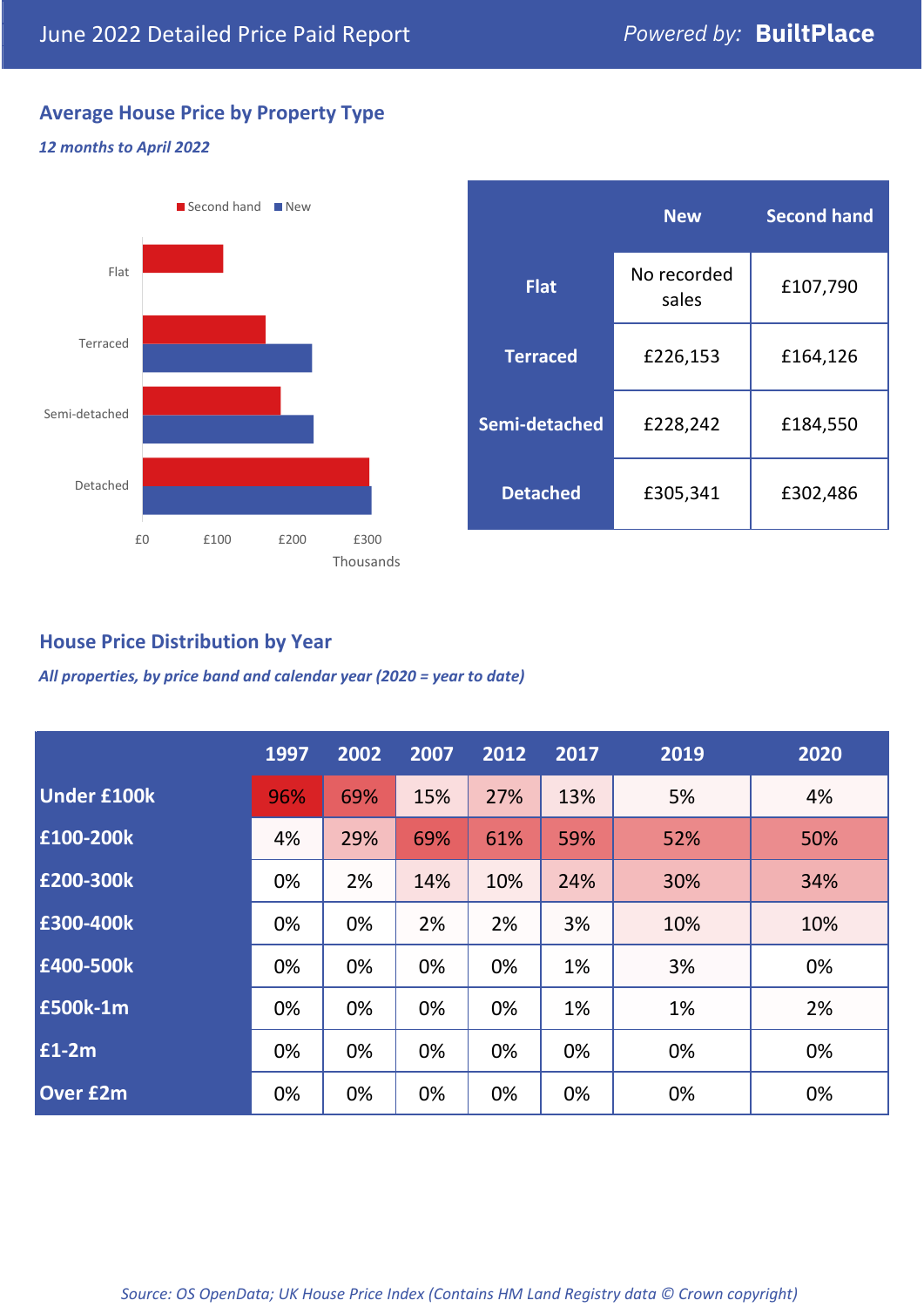## **Transactions (February 2022 data)**

*Annual Transactions, Indexed (2001-05 average = 100)*



There were 1,566 transactions in Cannock Chase during the 12 months to February 2022. This is 76% of the average from 2001-05 and suggests activity is below pre-downturn levels.

Transactions in Cannock Chase have grown by 3.8% since 2014, compared to changes of -4.1% for West Midlands and - 7.7% for England.



#### *Cash and New Build Sales as % of Total, by Year*

*Note: The data on this page EXCLUDES transactions identified as transfers under a power of sale/repossessions, buy-to-lets (where they can be identified by a mortgage), and transfers to non-private individuals - i.e. it comprises only Land Registry 'A' data.*